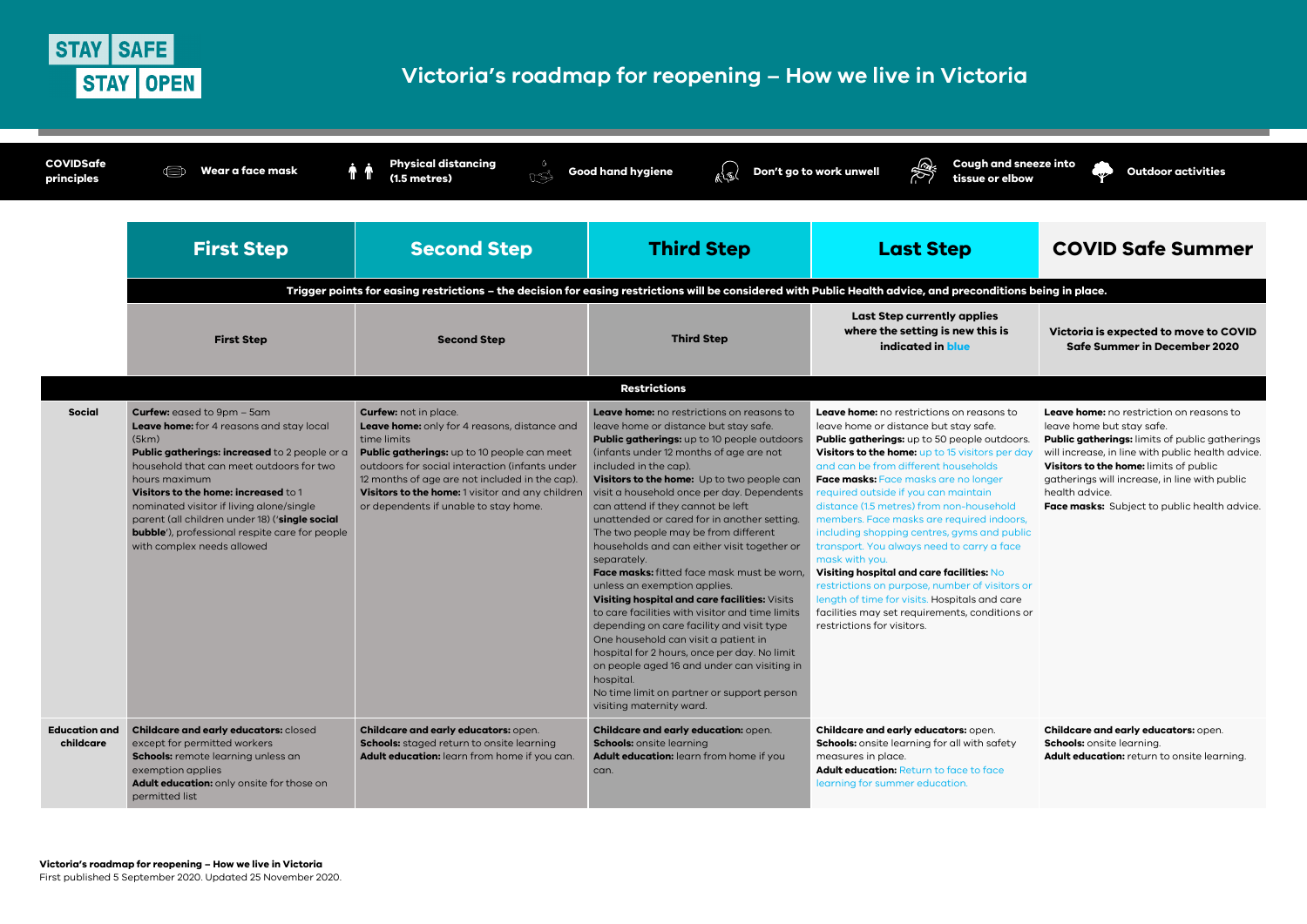|                                         | <b>First Step</b>                                                                                                                                                                                                                               | <b>Second Step</b>                                                                                                                                                                                                                                                                                                                                                                                                                             | <b>Third Step</b>                                                                                                                                                                                                                                                                                                                                                                                                                                                                                                                                                                                                                                                                                                                                                                                                                                                                                                                                                                                                                                     | <b>Last Step</b>                                                                                                                                                                                                                                                                                                                                                                                                                                                                                                                                                                                                                                                                                                                                                                                                                                                                                                   |
|-----------------------------------------|-------------------------------------------------------------------------------------------------------------------------------------------------------------------------------------------------------------------------------------------------|------------------------------------------------------------------------------------------------------------------------------------------------------------------------------------------------------------------------------------------------------------------------------------------------------------------------------------------------------------------------------------------------------------------------------------------------|-------------------------------------------------------------------------------------------------------------------------------------------------------------------------------------------------------------------------------------------------------------------------------------------------------------------------------------------------------------------------------------------------------------------------------------------------------------------------------------------------------------------------------------------------------------------------------------------------------------------------------------------------------------------------------------------------------------------------------------------------------------------------------------------------------------------------------------------------------------------------------------------------------------------------------------------------------------------------------------------------------------------------------------------------------|--------------------------------------------------------------------------------------------------------------------------------------------------------------------------------------------------------------------------------------------------------------------------------------------------------------------------------------------------------------------------------------------------------------------------------------------------------------------------------------------------------------------------------------------------------------------------------------------------------------------------------------------------------------------------------------------------------------------------------------------------------------------------------------------------------------------------------------------------------------------------------------------------------------------|
| <b>Work</b>                             | Only go to work if you are in a permitted<br>industry                                                                                                                                                                                           | Only go to work if you are in a permitted<br>industry                                                                                                                                                                                                                                                                                                                                                                                          | Work from home if you can.                                                                                                                                                                                                                                                                                                                                                                                                                                                                                                                                                                                                                                                                                                                                                                                                                                                                                                                                                                                                                            | Phased return to onsite work for wo<br>who have been working from home<br>to 25 per cent of staff allowed onsit<br>All workplaces with onsite workers v<br>require a COVIDSafe Plan.<br>Work from home if you can.                                                                                                                                                                                                                                                                                                                                                                                                                                                                                                                                                                                                                                                                                                 |
| Shopping,<br>eating and<br>drinking out | Hospitality: take-away and delivery only<br>Retail: essential only with others only for<br>click and collect<br>Real estate: certain permitted activities can<br>be done in person but auctions online only<br>Shopping: 1 person per household | Hospitality: take-away and delivery only.<br>Retail: open, with density and other<br>restrictions, hairdressing open.<br>Real estate: private inspections and auctions<br>online only. Certain permitted activities can be<br>done in person for residential and commercial<br>real estate, including private inspections.<br>Auctions outdoors with up to 10 people, plus<br>those required to conduct auction<br>Shopping: no person limits. | Hospitality: limited indoor and outdoor<br>seated service, group limit of 10 and density<br>limits, and indoor cap 40 patrons and<br>outdoor cap 70 patrons per venue. Live<br>music permitted outdoors with musicians<br>included in patron caps.<br>Food courts open indoors and outdoors<br>with specific density limits, patron caps and<br>caps per table.<br>Retail: all open, hairdressing and<br>beauty/personal services open where a<br>face covering can be worn for the duration<br>of service.<br>Real estate: inspections up to 10 people for<br>residential and commercial real estate with<br>no household limit. Auctions outdoors with<br>up to 10 people, plus those required to<br>conduct quction<br>Shopping: no person limits.                                                                                                                                                                                                                                                                                                 | Hospitality: indoor and outdoor sed<br>service, density limits, and indoor li<br>patrons and outdoor limit of 300 po<br>(with a total venue limit of 300). Sm<br>indoor venues (<200 square metres<br>apply a density quotient of 1 per 2 s<br>metres up to a cap of 50 patrons. In<br>venues > 200 square metres must a<br>density quotient of 1 per 4 square n<br>to a cap of 150 patrons<br>Food courts open outdoors for max<br>50 patrons per area and indoors fo<br>maximum of 50 per cent capacity,<br>density limits.<br>Retail: all open. Beauty/personal se<br>able to offer services where face m<br>to be removed (facial waxing, beard<br>trimming and piercings around the<br>nose and cheeks).<br>Real estate: operating with density<br>limits, group limits, safety measures<br>record-keeping.                                                                                                   |
| <b>Exercise and</b><br>recreation       | Outdoor recreation: must be within 5km, all<br>sport and recreation facilities closed,<br>outdoor playgrounds open.<br><b>Exercise:</b> outdoors, up to two hours per day<br>total, split into a maximum of two sessions                        | <b>Outdoor recreation: allowed. Outdoor</b><br>playgrounds and outdoor pools open.<br><b>Duration:</b> no time or frequency limit.<br><b>Exercise:</b> outdoors, with public gathering<br>limits - maximum of 10 people from two<br>households.                                                                                                                                                                                                | Sport and physical recreation for 18 and<br><b>under:</b> Outdoor contact and non-contact<br>sport. Indoor physical recreation and non-<br>contact sport, with patron caps.<br>Sport and physical recreation for adults:<br>Outdoor non-contact sports (minimum<br>number required to play game). Outdoor<br>fitness (up to 10 people or a household<br>excluding the trainer). Indoor fitness and<br>fitness classes (up to 10 people in a space<br>and 20 in a venue, subject to density limits).<br>Indoor pools (including swimming classes):<br>open subject to a maximum patron cap of<br>20, subject to density limits<br>Outdoor swimming pools: open subject to<br>patron caps of 50, subject to density limits,<br>other than for exclusive use by a single<br>school at any one time for community sport.<br>Playcentres: open. Patron cap of 20, subject<br>to density limits.<br>Skateparks: open, outdoor. Indoor open for<br>18 and under. Caps apply.<br>Trampolining centres: open outdoors, one<br>spectator per child and distance | <b>Community sport and exercise: Org</b><br>contact sports can resume for all a<br>Spectators can attend and subject<br>capacity limit of the facility. Indoor<br>can have a maximum of 150, with<br>groups/classes capped at 20.<br>Outdoor facilities can have maximu<br>with groups/classes capped at 50.<br>Indoor pools (including swimming a<br>open subject to a maximum patror<br>150 and density limits.<br>Outdoor swimming pools: open sub<br>patron limits of 300, subject to den<br>other than for exclusive use by a sir<br>school at any one time for commun<br>Where a facility has an indoor and<br>pool, the indoor limit applies indoor<br>outdoor limit applies outdoors, allo<br>facility to apply both.<br>Playcentres: open. Patron limit of 15<br>subject to density limits.<br><b>Skateparks:</b> open, outdoors and in<br>all ages. Patron limit of 150 indoors<br>density limits apply. |

# **COVID Safe Summer**

orkers , with up ė. will

Continued phased return to onsite work for workers who have been working from home. All workplaces with onsite workers will require a COVIDSafe Plan.

ated imit of 150 atrons naller s) can square ndoor apply a netres up

Hospitality: Some restrictions such as density limits and record-keeping of patrons to continue. Retail: all open.

Real estate: operating with safety measures and record-keeping.

ximum of  $rac{1}{2}$ subject to

ervices aasks need d. e mouth,

s and

ganised iges. t to the facilities<sup>-</sup> Fewer restrictions on community sports and spectators. Limits of public gatherings will increase, in line with public health advice.

### um of 500,

classes): limit of

#### pject to

nsity limits, ingle nity sport. outdoor r, and the wing a

50,

doors for  $s$  and